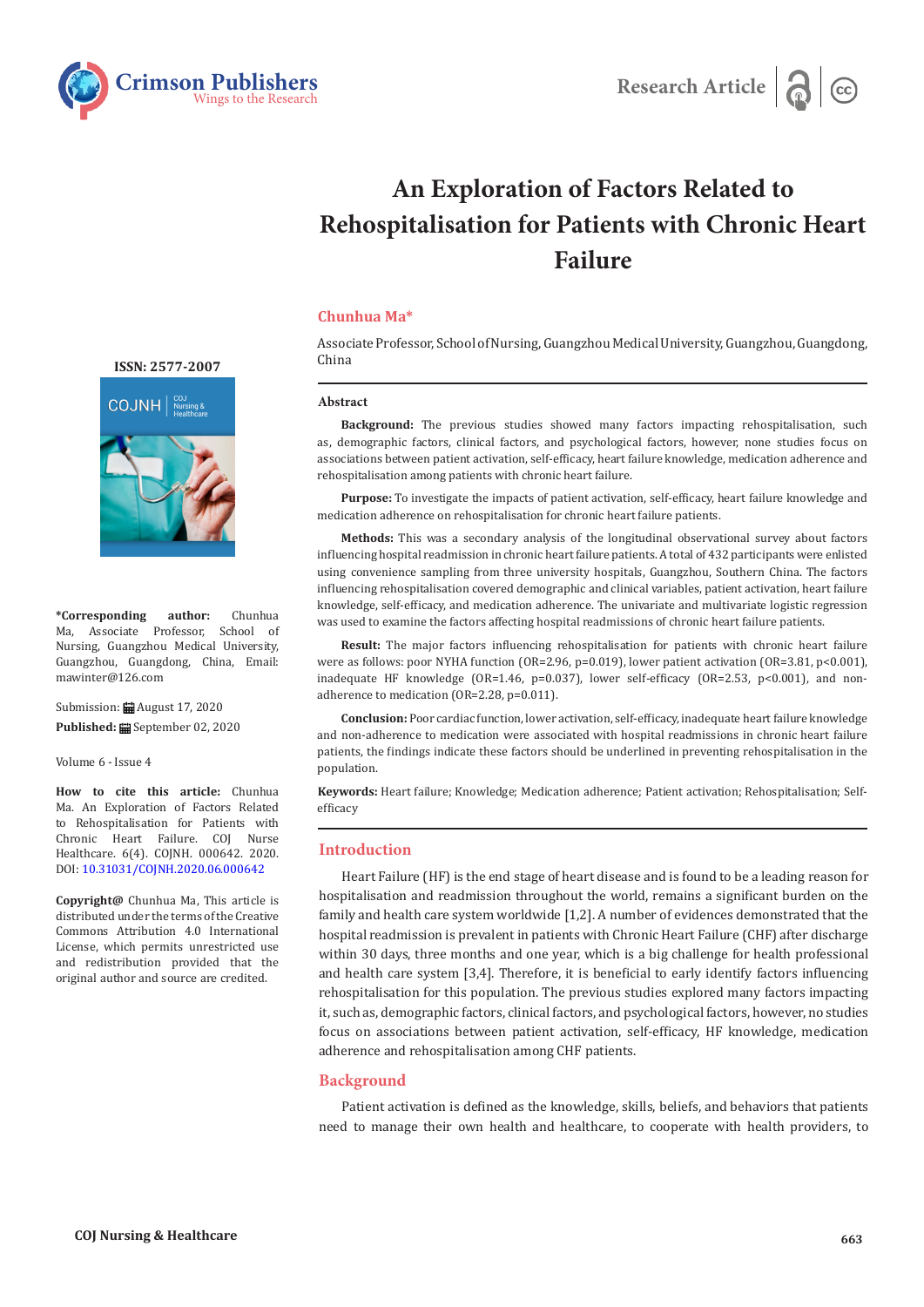preserve their health functioning, and to access care appropriate to their conditions [5]. An individual's level of activation may provide a gauge of his/her propensity to perform health behaviors that increase the chance of better health outcomes [6]. Emerging evidence reveals that patient activation is a factor that may predict hospitalisation, emergency room utilization in chronically ill populations [7,8]. HF is a long-term chronic condition, patients are required to have a high activation to conduct self-care behaviors, and they also need be motivated and involved in their health care [1,9]. Although many studies explored the levels of patient activation, the association between activation and health outcomes in patients with chronic diseases, yet little is known about what impacts of activation on hospital readmission in CHF patients. Self-efficacy is a key factor in determining health behaviors in healthy individuals or adults with chronic diseases. A number of studies show that increased self-efficacy has been related to improved medication adherence, physical activity, and self-care in patients with chronic illness [10,11]. Several studies report that lack of confidence is especially problematic for CHF patients during self-care after hospital discharge; they were prone not to take medication, and withdraw from cardiac rehabilitation program [11,12], which are common reasons for rehospitalisation in the population. Up to now, few studies investigated the effects of self-efficacy on hospital readmission in CHF patients.

The recent study demonstrates adequate HF knowledge is a major aspect for HF patients in maintaining clinical stability, avoiding illness exacerbation [13,14]. HF knowledge deficiency is a barrier to perform effective treatment management in the population [15]. It is identified that enhancing HF patients' knowledge on pharmaceutical has clinical value in reducing re-hospitalisation and improving health outcomes [16]. Likewise, adequate HF knowledge of patients, including HF symptom, medication, self-care, and disease prevention could prevent illness progress and hospital readmission. HF patients encounter the complex medical regimens in exception of the long-term medication use; this is a big challenge for them to comply with medication regimen [17].

Optimal treatment adherence by HF patients maximises the benefits of therapy, and can alter disease trajectory, improve quality of life, and increase life expectancy [2]. Conversely, low adherence is related to poor health outcomes, such as reduced cardiac function, decline in daily life, and repeated hospital stays [1,18]. Prior studies have addressed the risk of hospitalisation related to medication non-adherence in adults with CHF [19]; however, the associations between hospital readmission and non-adherence to medication remain unclear in CHF patients. Despite a growing focus on hospital readmission and health outcomes in HF patients, the patient perspective on precipitating factors for rehospitalisation is not well-described [14]. As stated, above-mentioned studies, few data report the impacts of patient activation, self-efficacy, HF knowledge and medication adherence on rehospitalisation in CHF population. Therefore, the study was conducted aiming to analyses the associations between these variables and rehospitalisation in the population.

## **Methods**

To determine the factors associated with rehospitalisation in CHF population, we analyzed data from a longitudinal observational study that has been described elsewhere [20]. The methodology of that study was summarized as following.

# **Design**

A longitudinal observational study was adopted in that study, which examined the factors influencing rehospitalisation for CHF patients after hospital discharge within six months in three tertiary University hospitals, Guangzhou, southern China. A convenience sampling method was used to enlist the participants. Data collection was conducted by authors from May 2015 to April 2016, the first data were gathered on the day before hospital discharge, and the second data were collected six months after baseline data collection. The study was approved by the Ethics Committee of Guangzhou Medical University (No. 15028). This study was reported based on strengthening the reporting of observational studies in epidemiology guideline.

#### **Participants**

The participants who met the following inclusion criteria were invited to attend the study:

A. A confirmed diagnosis of chronic heart failure by the cardiologist,

- B. 18 years of age and older and
- C. Approval to participate in the study.

Participants were excluded if they:

- A. Were pregnant,
- B. Had severe cognitive or psychiatric impairments, and
- C. Could not speak mandarin or Cantonese.

The calculation of sample size had been reported elsewhere [20].

#### **Measures**

### **Socio-demographic and clinical questionnaire**

A standard questionnaire was used to collect socio-demographic and clinical data. The former included age, marital status, gender, education, income, employment status and living with family members. The latter consisted of duration since HF diagnosis, New York Heart Association (NYHA) functional classification, medications, and comorbidities.

## **Patient activation measure**

The patient activation was assessed using Chinese version of Patient Activation Measure (PAM). It is a self-assessment scale to test the level of patients' engagement in their health care [21]. The short-form PAM was used in this study, including 13 items. The Cronbach's alpha of Chinese version of PAM-13 was 0.82, the testretest reliability coefficient for 0.70, and the content index for 0.87 [22]. 13 items yield an overall score, which can be grouped into four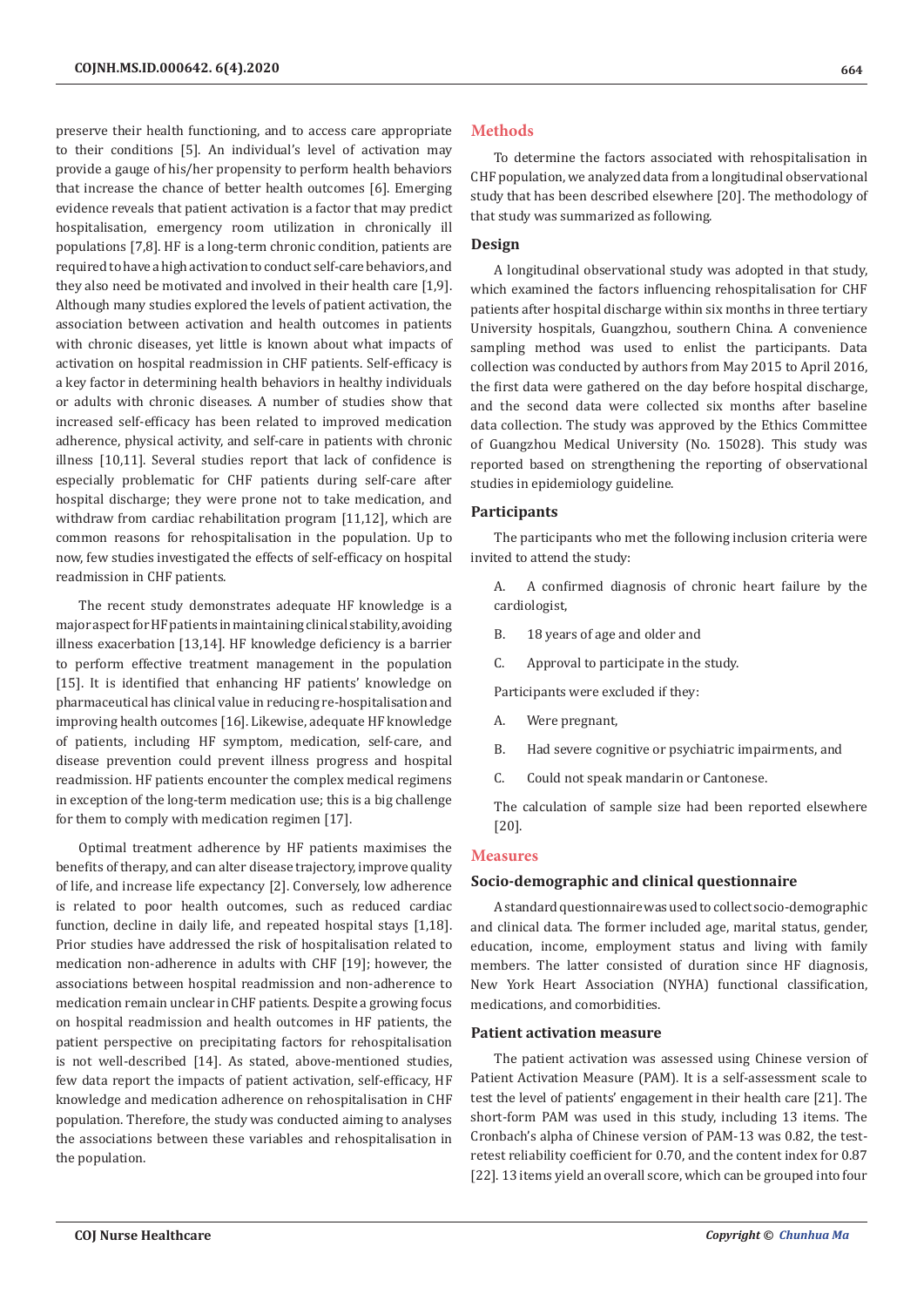'stages of activation', stage 1:<47.0, stage 2: 47.1-55.1, stage 3: 55.2- 67.0, and stage 4:>67.0. Participants in stage 1 do not feel that they can take an active role in their health care; they have learned to adopt new behaviors in stage 4, but may not maintain them under stress [23].

## **Atlanta heart failure knowledge test**

The HF knowledge of patients was measured with the second version of Atlanta Heart Failure Knowledge Test (AHKT-2) [24]. It covers a comprehensive knowledge related to HF, including pathophysiology, medications, HF symptoms, dietary recommendations, and health/adherence behaviors [24]. Questions are asked in multiple choice formats with nominal scaling, and the numbers of correct items are summed to generate an overall score, the high scores of AHKT-2 indicate the high level of HF knowledge. The Chinese version of AHKT-2 has solid evidence for adequate reliability and validity in Chinese HF populations [25], Cronbach's alpha for 0.72, test-retest reliability for 0.86, and content validity index for 0.92. The level of HF knowledge for respondents is classified into three levels according to their total scores, lower level (<18.0), moderate level (18.0-24.0), and higher level (>24.0) [25].

# **Self-efficacy for managing chronic disease scale**

CHF Patients' confidence was assessed by a validated Selfefficacy for Managing Chronic Disease scale (SECD) with 6 items [26]. Responses are graded on a 10-point Likert-type scale ranging from not at all confident to totally confident in managing HF. The total mean score more than 7 implies adequate confidence of respondent [27]. SECD has been translated into Chinese and its psychological properties are confirmed in Chinese population with chronic diseases. The Cronbach's alpha of Chinese version of SECD was 0.91 [18].

# **Medication adherence questionnaire of HF patients**

The medication adherence of CHF patients was examined by self-developed questionnaire. It was developed based on the published medication adherence scales. It included 9 items to test the medication adherence of HF patients. The Likert-4 was used to evaluate patients' adherence level, from 1 (none) to 4 (all the time). The content validity of the questionnaire was tested by seven health care professionals in cardiovascular treatment and nursing. The content index was 0.94. Cronbach's alpha for the scale was 0.87. The cut-off point of adherence and non-adherence was 27 based on receiver operating characteristic curve, specificity for 56%, and sensitivity for 80%.

## **Data analyses**

The data analyses were conducted with the Statistical Package for the Social Sciences, version 19.0 (SPSS Inc, Chicago, Illinois). Data analyses began with a descriptive examination of all variables, including frequency distributions, means, and standard deviations. The t-tests and chi-square tests were used to compare participants' characteristics between rehospitalisation and non-rehospitalisation groups. To determine the factors related to rehospitalisation, the univariate logistic regression was first conducted, and then the multivariate logistic regression using the forward method was conducted to choose the statistical variables based on the univariate logistic analysis. Results were described using an odds ratio (OR) and 95% confidence interval (CI). The *p value* less than 0.05 is set to detect statistical difference for all the tests.

# **Result**

## **Sample characteristics**

Four hundred thirty-two HF patients attended the study. Of those participants, 330 CHF patients had no admission to hospital, 102 patients readmitted hospital. The average age of all participants was 68.01 (SD, 8.63) years, ranging from 43 to 77 years. Male participants accounted for 52.2%. 38.9 participants lived with family members. 6.5% patients were in NYHA functional class Ⅳ. Many CHF patients had comorbid, such as hypertension, diabetes mellitus, atrial arrhythmias, chronic obstructive pulmonary disease, chronic kidney disease, etc. The sample characteristics of all participants were shown in Table 1.

**Table 1:** The comparison of demographic and clinical characteristics in patients with heart failure in rehospitalization and non-rehospitalisation group.

| <b>Variables</b>      | Total $(n=432)$ | <b>Re-hospitalisation</b><br>$(n=102)$ | Non-Rehospitalisation<br>$(n=330)$ | $p^a$ |
|-----------------------|-----------------|----------------------------------------|------------------------------------|-------|
|                       | n(%)            | $n(\%)$                                | n(%)                               |       |
| Age (years, Mean, SD) | 68.01 (8.03)    | 68.42 (8.15)                           | 67.65 (9.32)                       | 0.183 |
|                       |                 | Gender                                 |                                    | 0.406 |
| Male                  | 225(52.1)       | 53 (51.7)                              | 172 (52.0)                         |       |
| Female                | 207 (47.9)      | 49 (48.3)                              | 158 (48.0)                         |       |
|                       | 0.519           |                                        |                                    |       |
| Married               | 358 (82.9)      | 85 (83.3)                              | 273 (82.7)                         |       |
| Divorced/Widowed      | 47(10.8)        | 10(9.8)                                | 37(11.2)                           |       |
| Single                | 27(6.3)         | 7(6.9)                                 | 20(6.1)                            |       |
| Education             |                 |                                        |                                    | 0.728 |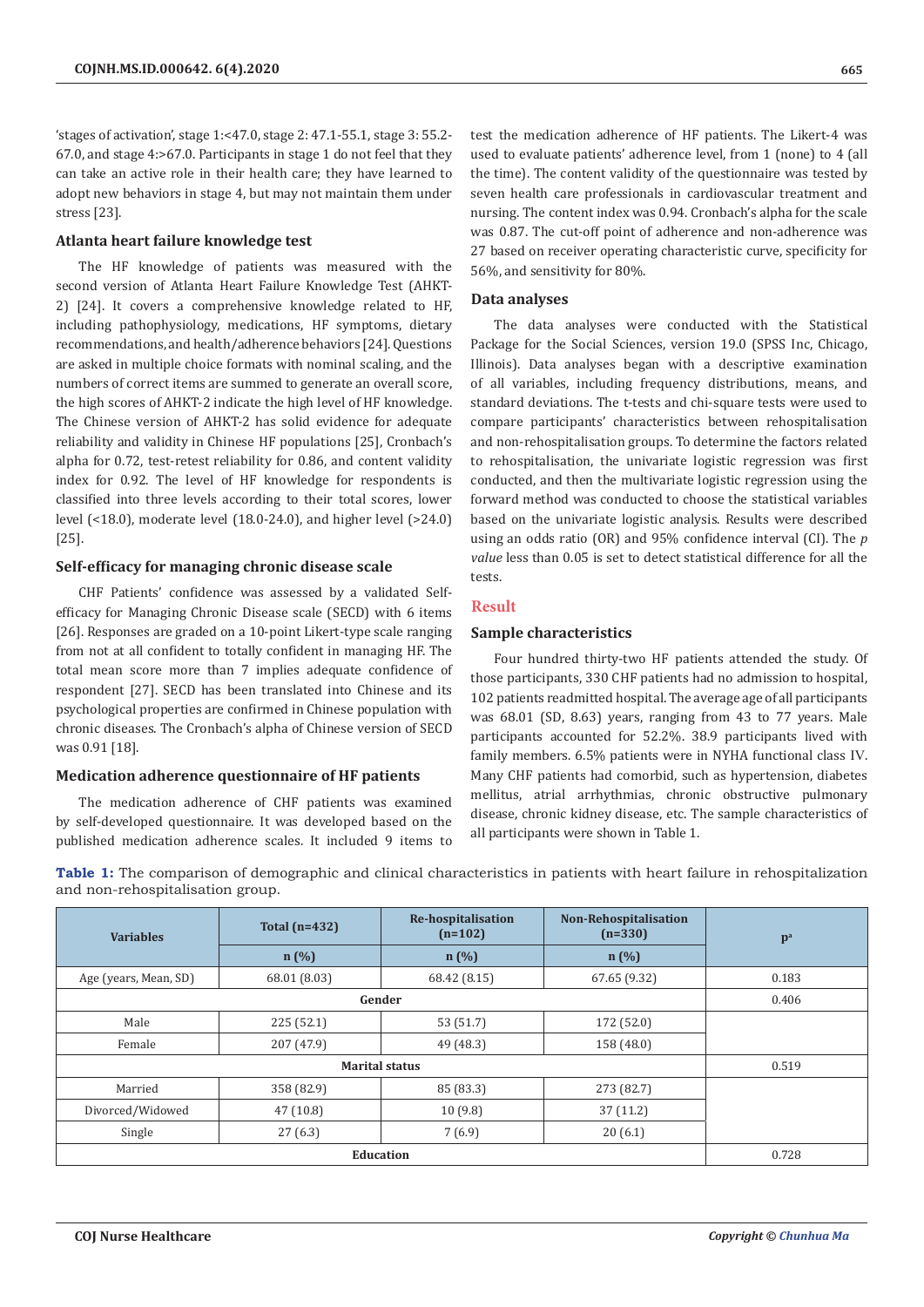| Secondary school and below    | 142 (32.9) | 34 (33.7)                                            | 108 (32.6) |          |
|-------------------------------|------------|------------------------------------------------------|------------|----------|
| High school                   | 213 (49.3) | 49 (48.3)                                            | 60 (49.6)  |          |
| College and above             | 77 (17.8)  | 19 (18.0)                                            | 58 (17.8)  |          |
| <b>Employment Status</b>      |            |                                                      |            | 0.272    |
| Full time                     | 92 (21.3)  | 20 (19.6)                                            | 72 (21.7)  |          |
| Part-time                     | 81 (18.7)  | 21(20.6)                                             | 60 (18.2)  |          |
| Retire                        | 259 (60.0) | 61 (59.8)                                            | 198 (60.1) |          |
|                               |            | Income (Yuan, monthly)                               |            | 0.351    |
| $1000 -$                      | 135 (31.2) | 31 (30.0)                                            | 104 (31.5) |          |
| $3000 -$                      | 214 (49.5) | 51 (50.4)                                            | 163 (49.3) |          |
| $5000\sim$                    | 83 (19.3)  | 20 (19.6)                                            | 63 (19.2)  |          |
|                               |            | <b>Living with Family Members</b>                    |            | $0.034*$ |
| Yes                           | 168 (38.9) | 35 (34.8)                                            | 133 (40.3) |          |
| No                            | 264 (61.1) | 67 (65.2)                                            | 197 (59.7) |          |
|                               |            | Length of Time since Heart Failure Diagnosis (Years) |            | 0.685    |
| <1                            | 72 (16.7)  | 17 (17.0)                                            | 55 (16.6)  |          |
| $1\sim$                       | 87 (20.1)  | 22 (21.3)                                            | 65 (19.8)  |          |
| $3\sim$                       | 160 (37.0) | 37 (36.0)                                            | 123 (37.4) |          |
| $5-$                          | 113 (26.2) | 26 (25.7)                                            | 87 (26.2)  |          |
|                               |            | <b>NYHA Class</b>                                    |            | $0.041*$ |
| I                             | 56 (12.9)  | 12 (11.9)                                            | 44 (13.2)  |          |
| $\mathbf{I}$                  | 195 (45.1) | 41 (40.2)                                            | 154 (46.6) |          |
| $\rm III$                     | 153 (35.4) | 42 (40.8)                                            | 111 (33.7) |          |
| IV                            | 28 (6.5)   | 7(7.1)                                               | 21(6.5)    |          |
|                               |            | <b>Number of Medications taken Daily</b>             |            | $0.028*$ |
| $<$ 4                         | 260 (60.2) | 50 (49.0)                                            | 210 (63.5) |          |
| $4\sim$                       | 143 (33.1) | 41 (40.3)                                            | 102 (30.9) |          |
| 7~ Comorbidies                | 29 (6.7)   | 11(10.7)                                             | 18(5.6)    |          |
|                               |            | Hypertension                                         |            | 0.164    |
| Yes                           | 371 (85.9) | 88 (86.0)                                            | 283 (85.9) |          |
| No                            | 61 (14.1)  | 14(14.0)                                             | 47 (14.1)  |          |
|                               |            | Diabetes mellitus                                    |            | 0.426    |
| Yes                           | 62 (14.4)  | 14 (13.8)                                            | 48 (14.6)  |          |
| No                            | 370 (85.6) | 88 (86.2)                                            | 282 (85.4) |          |
|                               |            | <b>Atrial Arrhythmias</b>                            |            | 0.901    |
| Yes                           | 67 (15.5)  | 16(16.1)                                             | 51(15.5)   |          |
| $\rm No$                      | 365 (74.5) | 86 (83.9)                                            | 279 (74.5) | 0.258    |
|                               |            | <b>COPD</b>                                          |            |          |
| Yes                           | 49 (11.3)  | 11(10.3)                                             | 38 (11.5)  |          |
| No                            | 383 (88.7) | 91 (89.7)                                            | 292 (88.5) |          |
| <b>Chronic Kidney Disease</b> |            |                                                      |            | 0.53     |
| Yes                           | 68 (15.7)  | 17 (16.9)                                            | 51 (15.4)  |          |
| No                            | 364 (84.3) | 85 (83.1)                                            | 279 (74.6) |          |
|                               |            | <b>Peripheral Vascular Disease</b>                   |            | 0.089    |
| Yes                           | 125 (28.9) | 29 (28.7)                                            | 96 (29.1)  |          |
| No                            | 307 (71.1) | 73 (71.3)                                            | 234 (70.9) |          |
| Others                        |            |                                                      |            | 0.315    |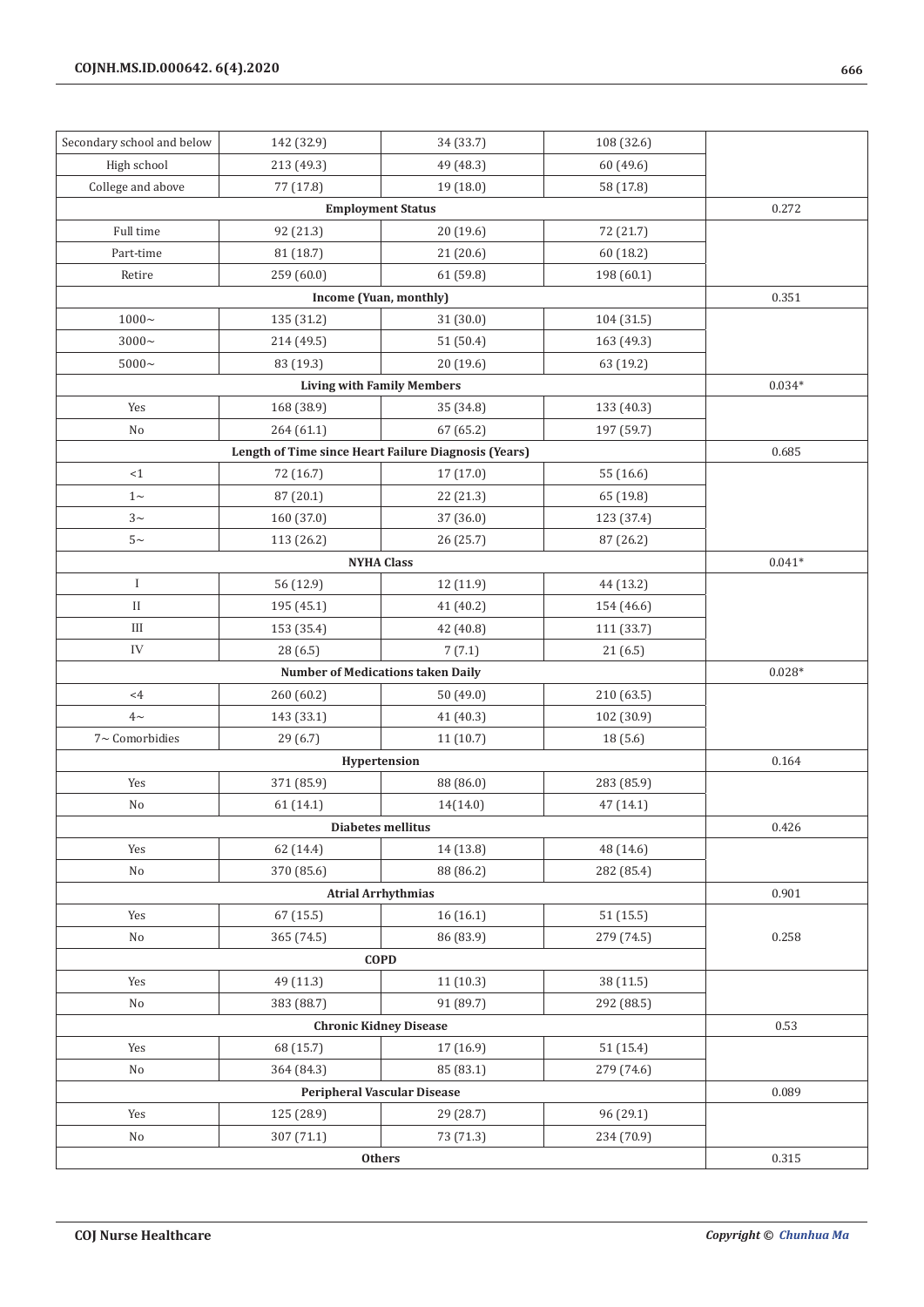| Yes | (100<br>86<br>υu<br><b>17.7</b> | (20.8)<br>$-1$       | 55107<br>(* ). 1<br>νu |
|-----|---------------------------------|----------------------|------------------------|
| No  | (80.1)<br>346                   | (70.2)<br>ے. ر<br>ັບ | 265 (80.3)             |

a t-test or chi-squared test between Rehospitalisation and non-Rehospitalisation groups; SD=standard deviation, NYHA=New York Heart Association, COPD=chronic obstructive pulmonary disease.

\*P<0.05.

# **The comparison of demographic and clinical characteristics for CHF patients between rehospitalisation and non-rehospitalisation groups**

As shown in Table 1, 34.8% of patients lived with family members in rehospitalisation group, 40.3% in non-rehospitalisation group lived with family members, the statistical difference was detected (p=0.034). CHF patients were in NYHA functional class Ⅲ and Ⅳ in rehospitalisation group were 40.8%, 7.1%; that was 33.7%, 6.5% in non-rehospitalisation group, respectively. There was significant difference in statistics in NYHA functional class between two groups (p=0.041). CHF patients in rehospitalisation group took more pills daily than those in non-rehospitalisation group, the statistical difference was also observed (p=0.028).

# **The comparisons of patient activation, HF knowledge, self-efficacy and medication adherence in CHF patients between rehospitalisation and non-rehospitalisation groups**

**Table 2:** The comparison of patient activation, heart failure knowledge, self-efficacy, and medication adherence for patients with chronic heart failure in rehospitalization and non-rehospitalization group.

| <b>Variables</b>            | Total $(n=432)$     | Re-hospitalisation<br>$(n=102)$ | Non-rehospitalization<br>$(n=330)$ | $p^a$     |
|-----------------------------|---------------------|---------------------------------|------------------------------------|-----------|
|                             |                     |                                 |                                    |           |
| Stage 1                     | 51(11.8)            | 17 (16.6)                       | 34 (10.2)                          |           |
| Stage 2                     | 82 (19.0)           | 22 (21.7)                       | 60 (18.2)                          | $0.010*$  |
| Stage 3                     | 170 (39.4)          | 35 (34.2)                       | 135 (40.9)                         |           |
| Stage 4                     | 129 (29.8)          | 28 (27.5)                       | 101 (30.7)                         |           |
| Mean (SD)                   | 54.73 (9.95)        | 52.32 (9.54)                    | 56.96 (10.80)                      | $0.006**$ |
|                             | <b>HF Knowledge</b> |                                 |                                    | $0.023*$  |
| Lower                       | 180 (41.7)          | 48 (46.9)                       | 132 (40.0)                         |           |
| Moderate                    | 176 (40.7)          | 39 (37.9)                       | 137 (41.5)                         |           |
| Higher                      | 76 (17.6)           | 15(15.2)                        | 61(18.5)                           |           |
| Mean (SD)                   | 17.34 (2.56)        | 16.58 (1.72)                    | 19.14 (2.37)                       | $0.018*$  |
|                             | $0.040*$            |                                 |                                    |           |
| Lower                       | 207 (47.9)          | 46 (45.2)                       | 161 (48.9)                         |           |
| Higher                      | 225(52.1)           | 56 (54.8)                       | 169(51.1)                          |           |
| Mean (SD)                   | 7.04(0.71)          | 6.86(0.81)                      | 7.35(0.78)                         | $0.026*$  |
| <b>Medication Adherence</b> |                     |                                 |                                    | $0.032*$  |
| Adherence                   | 290 (67.1)          | 64 (62.7)                       | 226 (68.4)                         |           |
| Non-adherence               | 142 (32.9)          | 38 (37.3)                       | 104 (31.6)                         |           |
| Mean (SD)                   | 28.14 (4.05)        | 25.92 (3.36)                    | 29.57 (4.13)                       | $0.021*$  |

a t-test or chi-squared test between rehospitalisation and non-rehospitalisation groups; SD=standard deviation, HF=heart failure.

 $*p<0.05$ ,  $*p<0.01$ .

The percentages of stage 1 and 2 in patient activation among CHF patients in rehospitalisation group were much higher than those in non-rehospitalisation group, the statistical differences were observed (p=0.010). Likewise, the percentages of lower level of HF knowledge, self-efficacy and non-adherence to medication for CHF patients in rehospitalisation group were also higher than those in non-rehospitalisation group, there were significant differences

in statistics ( $p=0.023$ ,  $p=0.040$ ,  $p=0.032$ ). Additionally, the total average scores of patient activation, self-efficiency, HF knowledge and medication adherence in rehospitalisation group were higher than counterparts in non-rehospitalisation group, there were statistical differences in these variables between two groups. The detailed results were presented in Table 2.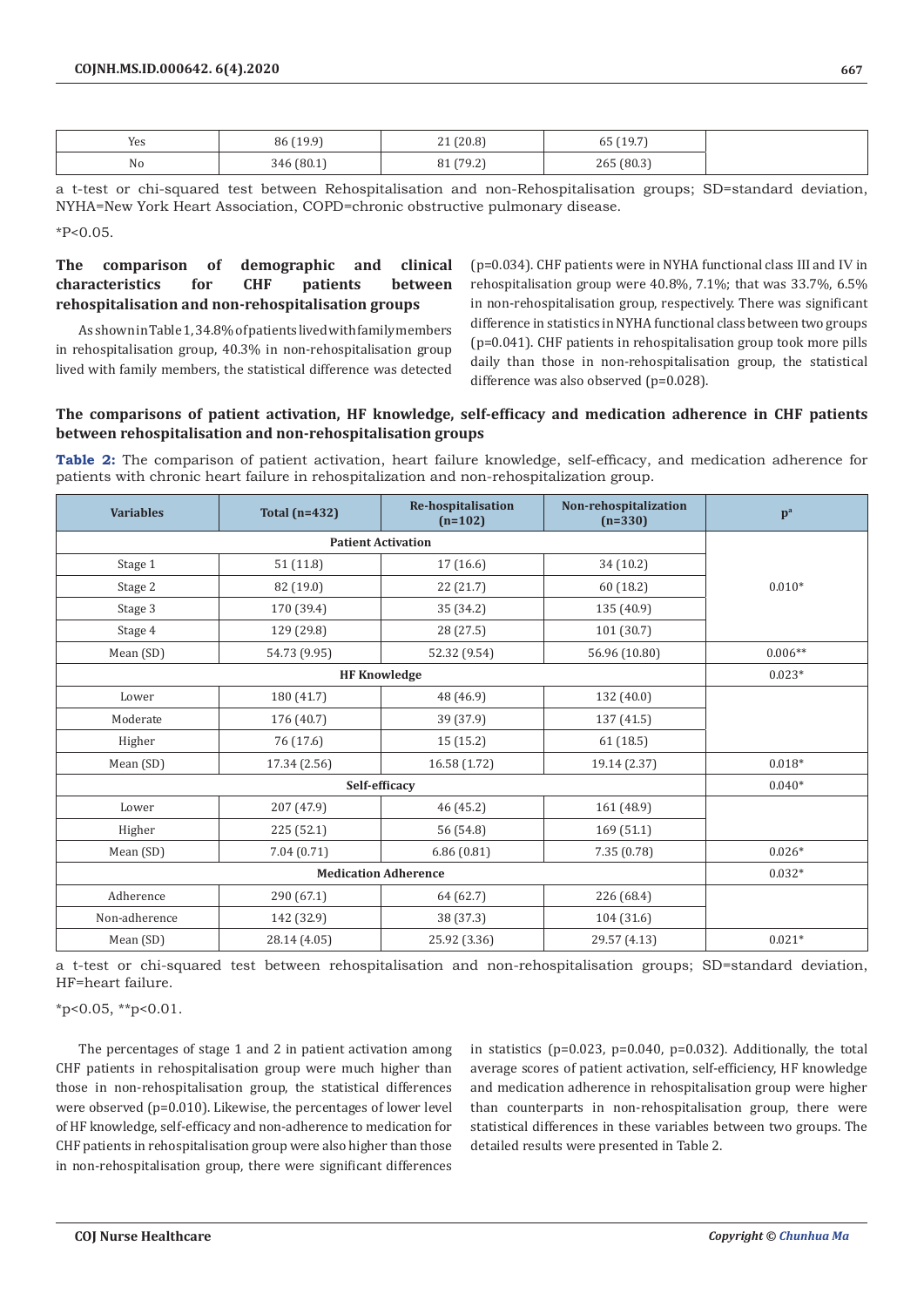## **Factors influencing rehospitalisation for CHF patients**

The univariate and multivariate logistic regression were conducted to determine the predictors of rehospitalisation for CHF patients. The results of univariate logistic regression revealed the significant associations between living without family members (OR=2.26, p=0.012), took more pills daily (OR=1.73, p=0.023), poor NYHA function (OR=3.36, p<0.001), lower patient activation (OR=4.25, p<0.001), inadequate HF knowledge (OR=1.79, p=0.043), lower self-efficacy (OR=3.01, p<0.001), and non-adherence to medication (OR=2.86, p<0.001) and rehospitalisation (Table 3). After conducting multivariate logistic regression based on these significant seven variables, poor NYHA function (NYHA IV vs. I, OR=2.96, p=0.019), lower patient activation (Stage 1 vs. Stage 4, OR=3.81, p<0.001), inadequate HF knowledge (lower vs. higher, OR=1.46, p=0.037), lower self-efficacy (lower vs. higher, OR=2.53, p<0.001), and non-adherence to medication (non-adherence vs. adherence, OR=2.28, p=0.011) were remained and validated as significant factors influencing hospital readmission for CHF patients (Table 4).

**Table 3:** Factors influencing rehospitalisation for patients with chronic heart failure based on univariate logistic regression model.

| <b>Variables</b>            | OR           | 95% CI                            | $\mathbf{p}$ |  |  |
|-----------------------------|--------------|-----------------------------------|--------------|--|--|
| Living with family members  |              |                                   |              |  |  |
| Yes                         | $\mathbf{1}$ |                                   |              |  |  |
| No                          | 2.26         | 1.94, 2.75                        | $0.012*$     |  |  |
|                             |              | Number of medications taken daily |              |  |  |
| $<4\,$                      | $\mathbf{1}$ |                                   |              |  |  |
| $4\sim$                     | 1.5          | 1.36, 1.91                        | $0.038*$     |  |  |
| $7\sim$                     | 1.73         | 1.41, 2.28                        | $0.023*$     |  |  |
|                             |              | <b>NYHA Class</b>                 |              |  |  |
| $\bf{I}$                    | $\mathbf{1}$ |                                   |              |  |  |
| $\mathbf{I}$                | 1.23         | 0.99, 1.60                        | 0.057        |  |  |
| $\rm III$                   | 2.97         | 2.08, 4.74                        | $0.008**$    |  |  |
| ${\rm IV}$                  | 3.36         | 3.02, 4.19                        | $< 0.001**$  |  |  |
|                             |              | <b>Patient Activation</b>         |              |  |  |
| Stage 4                     | $\mathbf{1}$ |                                   |              |  |  |
| Stage 3                     | 1.68         | 1.15, 1.87                        | $0.048*$     |  |  |
| Stage 2                     | 3.41         | 2.66, 3.75                        | $0.006**$    |  |  |
| Stage 1                     | 4.25         | 3.54, 5.10                        | $< 0.001**$  |  |  |
|                             |              | <b>HF Knowledge</b>               |              |  |  |
| Higher                      | $\mathbf{1}$ |                                   |              |  |  |
| Moderate                    | 1.16         | 0.97, 1.63                        | 0.089        |  |  |
| Lower                       | 1.79         | 1.30, 2.58                        | $0.043*$     |  |  |
| Self-efficacy               |              |                                   |              |  |  |
| Higher                      | $\mathbf{1}$ |                                   |              |  |  |
| Lower                       | 3.01         | 2.69, 3.55                        | $< 0.001**$  |  |  |
| <b>Medication Adherence</b> |              |                                   |              |  |  |
| Adherence                   | $\mathbf{1}$ |                                   |              |  |  |
| Non-adherence               | 2.86         | 2.39, 3.46                        | $< 0.001**$  |  |  |

OR=odds ratio, CI=confidence interval, NYHA=New York Heart Association.

 $*p<0.05$ ,  $*p<0.01$ .

**Table 4:** Predictors of rehospitalization for patients with chronic heart failure based on multivariate logistic regression model.

| <b>Variables</b> | Reference | OR   | 95% CI     |             |  |
|------------------|-----------|------|------------|-------------|--|
| Constant         |           | 0.07 |            | $< 0.001**$ |  |
| NYHA class       |           |      |            |             |  |
| Ш                |           | 2.05 | 1.70, 2.41 | $0.041*$    |  |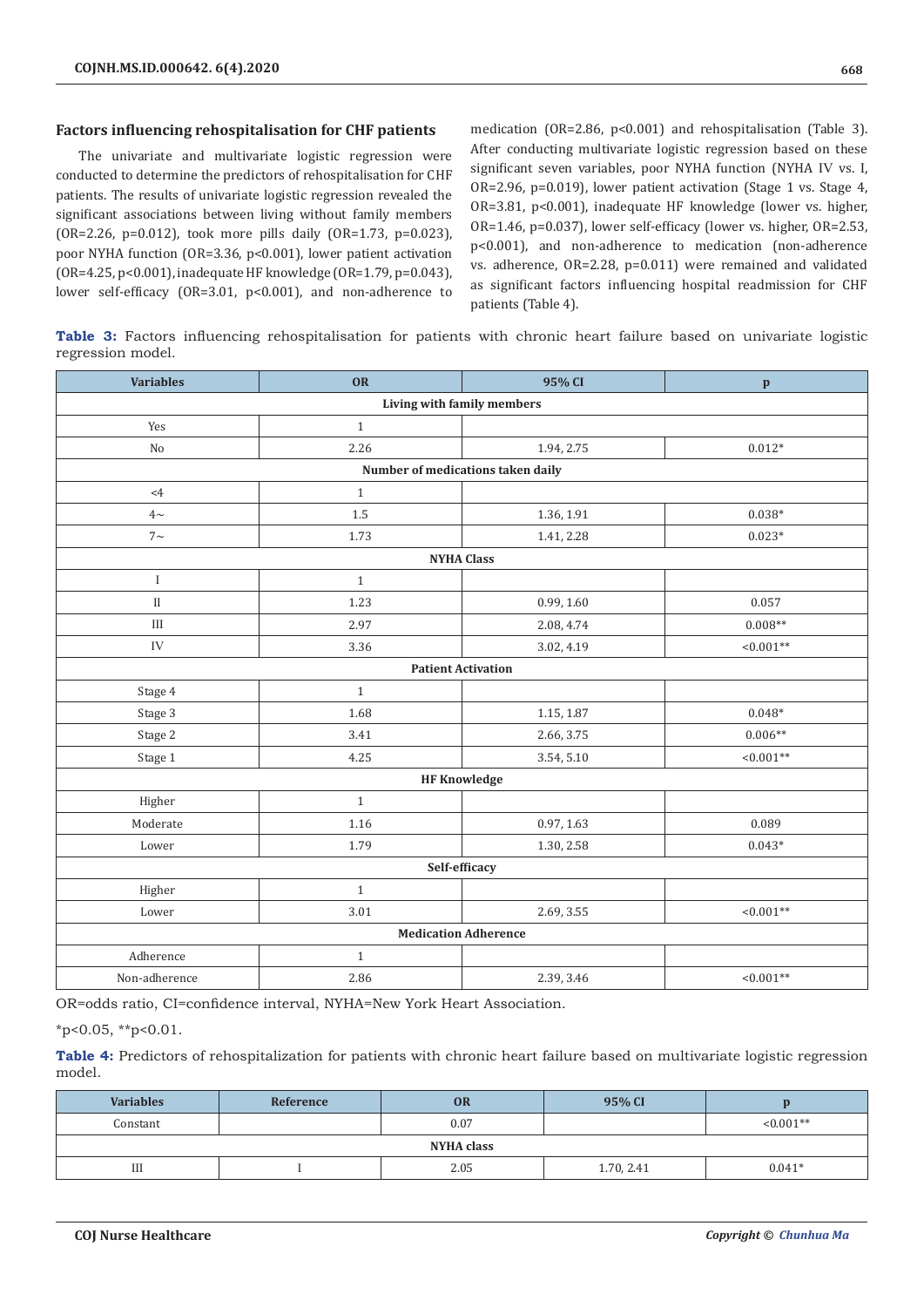| IV                                      |           | 2.96 | 2.42, 3.40 | $0.019*$     |  |  |
|-----------------------------------------|-----------|------|------------|--------------|--|--|
| <b>Patient Activation</b>               |           |      |            |              |  |  |
| Stage 2                                 | Stage 4   | 3.02 | 2.72, 3.67 | $0.026*$     |  |  |
| Stage 1                                 | Stage 4   | 3.81 | 3.45, 4.49 | $< 0.001$ ** |  |  |
| HF knowledge (lower)                    | Higher    | 1.46 | 1.18, 1.72 | $0.037*$     |  |  |
| Self-efficacy (lower)                   | Higher    | 2.53 | 1.97, 2.80 | $< 0.001**$  |  |  |
| Medication adherence<br>(Non-adherence) | Adherence | 2.28 | 2.84, 3.75 | $0.011*$     |  |  |

OR=odds ratio, CI=confidence interval, NYHA=New York Heart Association.

 $*p<0.05$ ,  $*p<0.01$ .

#### **Discussion**

Despite many studies explore the factors influencing hospital readmission for CHF patients; however, these four significant variables are yet underemphasized in current efforts to reduce HF rehospitalisation. This study has several valuable findings, which will lend insight into possible interventions to reduce HF readmissions. The first significant finding is that this study showed a positive relationship between lower level of activation and rehospitalisation in HF patients. CHF patients with low patient activation (Stage 1) were 3.81 times more likely to be readmitted hospital than those with high activation (Stage 4). Consistent with prior studies, Mitchell et al. [28] found patients with chronic cardiopulmonary illnesses who reported lower PAM scores (Stages 1 and 2) were nearly two times more likely to be readmitted hospital within 30-days than peers with higher PAM scores.

Kinney et al. [29] conducted a systematic review about association between patient activation and hospitalisation among populations with chronic diseases and concluded that chronically ill patients with lower patient activation were at an increased chance of hospitalisation and emergency room utilization. Among patients with cardiovascular disease in this review, those individuals who scored in the higher PAM stages (3 and 4) decreased the chance of hospital admission within one year than those counterparts with lower PAM scores (Stage 1 and 2). This is the first study to report that patient activation is a determinant of rehospitalisation in CHF patients; the results need be scrutinized in future study.

Patients commonly report lack of knowledge as precipitants to be admitted hospital, this study also found that lower level of HF knowledge was the crucial predictor of readmission for CHF patients. The inadequate HF knowledge in HF patients increased 1.46 times likelihood of readmission. The potential reason is that CHF patients with inadequate HF knowledge could not know about what measures should be taken to prevent HF exacerbation, such as dietary and fluid limitation, weight management, attending cardiac rehabilitation program, etc., which result in illness exacerbation and hospital readmission. Based on the results, making health education about HF knowledge should be routine to all CHF patients, including outpatient visits and hospitalisation, targeting improvement of HF knowledge, and ensuring prevention of readmission for the population.

Self-efficacy is considered an important determinant for rehospitalisation in the study, which is understandable given the diverse challenges associated with following a complex HF treatment regime and self-care. The results were supported from earlier studies that self-efficacy was an efficient instrument for the prediction of readmission in patients with coronary artery disease [30,31]. It was reported that the patients with high cardiac self-efficacy had significantly better functional status, better mental and physical health function and greatly reduced cardiac hospital admissions [32]. Several randomised controlled trials also confirmed that chronic disease patients with higher self-efficacy were less liable to be readmitted [32-34]. For example, Varaei et al. [32] conducted a randomised controlled trial to test the effects of a peer education on cardiac self-efficacy and readmission of the patients undergoing bypass surgery, and found that compared to the controlled group, the hospital readmission in cardiac selfefficacy group was greatly reduced. The last notable finding was that the non-adherence to medication is significantly associated with hospital readmission for CHF patients.

The result was supported through univariate and multivariate logistic regression models. CHF patients who could not comply with medication schedule were 2.28 times odds of readmission than adherents. The study from de Albuquerque & Colleagues [35] also revealed that inadequate drug therapy adherence was related to hospital readmission in patients with coronary heart disease in Brazil. Several studies found that lower level of medication adherence predicted hospitalisation in adults with chronic diseases, such as hypertension, diabetes mellitus, coronary heart diseases [19,34]. Furthermore, some studies demonstrated that medication adherence of chronically ill populations were decreasing after hospital discharge within six months [34]. Similarly, the phenomenon was also observed in CHF patients, which contribute healthcare professionals to understand the association between medication non-adherence and hospital readmission.

While this study brings insight into the hospital readmission of CHF patients, some weaknesses should be noted when extrapolating the results. First, the study only used the second data to analyse the factors influencing readmission from the original study, therefore, the causality between rehospitalisation and predictors cannot be determined. Second, the study is conducted in metropolitan city;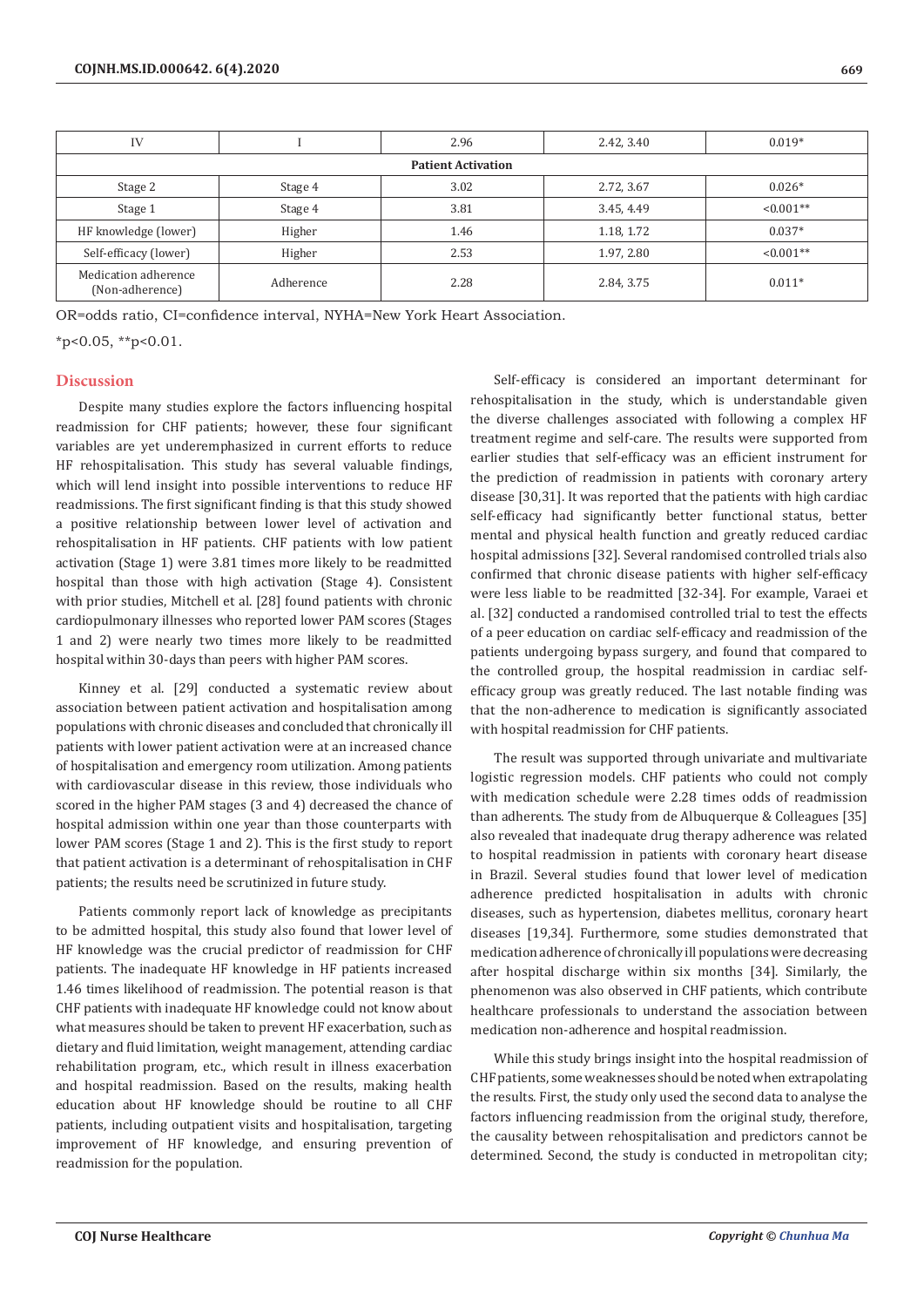the findings might not be used in other regions. Third, the used measures are self-report; the data reflect the subjective statements of the participants.

## **Conclusion**

In summary, this study identified the following factors significantly associated with hospital readmission in CHF patients: poor cardiac function, lower levels of activation and self-efficacy, inadequate HF knowledge and non-adherence to medication, which suggests these factors, should be highlighted in preventing rehospitalisation in the population. The finding adds new information to the list of variables previously shown to predict rehospitalisation in adults with chronic heart failure. Patient activation, adherence behavior, self-efficacy for HF patients usually changes with illness recovery or progress over time, therefore, the impacts of these variables on rehospitalisation in HF patients should be tracked after hospital discharge using a longitudinal study.

#### **Relevance to clinical practice**

The findings were derived from this study suggesting that

A. Health professionals regularly evaluate HF patients' activation before developing tailored interventions to reduce rehospitalisation;

B. Physicians and nurses must exert additional effort to improve patients' HF knowledge; and

C. Health workers should take effective measures to enhance patients' self-efficacy and medication adherence through communication, health education and other approaches to further prevent hospital readmission among HF patients.

#### **Acknowledgement**

The study is supported by Guangdong Medical Research Foundation (No. A2020087). The authors thank all the patients for their participating in this study.

## **Conflict of interest**

None

#### **Funding**

Guangdong Medical Research Foundation (No. A2020087).

#### **References**

- 1. [Graven LJ, Gordon G, Keltner JG, Abbott L, Bahorski J \(2018\) Efficacy of](https://pubmed.ncbi.nlm.nih.gov/28951026/)  [a social support and problem-solving intervention on heart failure self](https://pubmed.ncbi.nlm.nih.gov/28951026/)[care: A pilot study. Patient Educ Couns 101\(2\): 266-275.](https://pubmed.ncbi.nlm.nih.gov/28951026/)
- 2. [Wu JR, Song EK, Moser DK \(2015\) Type D personality, self-efficacy, and](https://pubmed.ncbi.nlm.nih.gov/25979573/)  [medication adherence in patients with heart failure. Heart Lung 44\(4\):](https://pubmed.ncbi.nlm.nih.gov/25979573/)  [276-281.](https://pubmed.ncbi.nlm.nih.gov/25979573/)
- 3. [Eastwood CA, Quan H, Howlett JG, Shier KM \(2017\) Factors associated](https://www.nursingcenter.com/journalarticle?Article_ID=4176574&Journal_ID=54006&Issue_ID=4176295)  [with 7-day rehospitalization after heart failure admission. Journal of](https://www.nursingcenter.com/journalarticle?Article_ID=4176574&Journal_ID=54006&Issue_ID=4176295)  [Cardiovascular Nursing 32: 339-347.](https://www.nursingcenter.com/journalarticle?Article_ID=4176574&Journal_ID=54006&Issue_ID=4176295)
- 4. Kaneko H, Suzuki S, Goto M, Arita T, Yuzawa Y, [et al. \(2015\) Incidence and](https://pubmed.ncbi.nlm.nih.gov/25740584/)  [predictors of rehospitalization of acute heart failure patients. Int Heart](https://pubmed.ncbi.nlm.nih.gov/25740584/)  [J 56\(2\): 219-225.](https://pubmed.ncbi.nlm.nih.gov/25740584/)
- 5. [Hibbard JH, Stockard J, Mahoney ER, Tusler M \(2004\) Development of](https://pubmed.ncbi.nlm.nih.gov/15230939/) [the patient activation measure \(PAM\): Conceptualizing and measuring](https://pubmed.ncbi.nlm.nih.gov/15230939/) [activation in patients and consumers. Health Serv Res 39\(4 Pt 1\): 1005-](https://pubmed.ncbi.nlm.nih.gov/15230939/) [1026.](https://pubmed.ncbi.nlm.nih.gov/15230939/)
- 6. [Skolasky RL, Green AF, Scharfstein D, Boult C,](https://pubmed.ncbi.nlm.nih.gov/21091470/)<br>Reider L, et al. (2011) Psychometric properties of Reider [L, et al. \(2011\) Psychometric](https://pubmed.ncbi.nlm.nih.gov/21091470/) properties of the patient activation measure among multimorbid older [adults. Health](https://pubmed.ncbi.nlm.nih.gov/21091470/) [Serv Res 46\(2\): 457-478.](https://pubmed.ncbi.nlm.nih.gov/21091470/)
- 7. [Greene J, Hibbard JH \(2012\) Why does patient activation matter? An](https://pubmed.ncbi.nlm.nih.gov/22127797/) [examination of the relationships between patient activation and health](https://pubmed.ncbi.nlm.nih.gov/22127797/)[related outcomes. J Gen Intern Med 27\(5\): 520-526.](https://pubmed.ncbi.nlm.nih.gov/22127797/)
- 8. [Hibbard JH, Greene J \(2013\) What the evidence shows about patient](https://pubmed.ncbi.nlm.nih.gov/23381511/) [activation: better health outcomes and care experiences; fewer data on](https://pubmed.ncbi.nlm.nih.gov/23381511/) [costs. Health Aff 32\(2\): 207-214.](https://pubmed.ncbi.nlm.nih.gov/23381511/)
- 9. [Graffigna G, Barello S, Bonanomi A \(2017\)](https://pubmed.ncbi.nlm.nih.gov/28654686/) of patient health engagement model (PHE-model)<br>ing patient activation and medication adherence: in affecting patient activation and medication A structural equation [model. Plos One 12\(6\): e0179865.](https://pubmed.ncbi.nlm.nih.gov/28654686/)
- 10. [Souza MS, Karkada SN, Parahoo K, Venkatesaperumal R, Achora S, et al.](https://pubmed.ncbi.nlm.nih.gov/28720235/) [\(2017\) Self-efficacy and self-care behaviours among adults with type 2](https://pubmed.ncbi.nlm.nih.gov/28720235/) [diabetes. Appl Nurs Res 36\(8\): 25-32.](https://pubmed.ncbi.nlm.nih.gov/28720235/)
- 11. [Wu JR, Mark B, Knafl GJ, Dunbar SB, Chang PP, et al. \(2019\) A multi](https://pubmed.ncbi.nlm.nih.gov/31182217/)[component, family-focused and literacy-sensitive intervention to](https://pubmed.ncbi.nlm.nih.gov/31182217/) [improve medication adherence in patients with heart failure–A](https://pubmed.ncbi.nlm.nih.gov/31182217/) [randomized controlled trial. Heart Lung 48\(6\): 507-514.](https://pubmed.ncbi.nlm.nih.gov/31182217/)
- 12. [Shao JH, Chen SH \(2019\) Randomized control trial of a self-management](https://www.sciencedirect.com/science/article/abs/pii/S1322769618301227) [intervention for heart failure older adults in Northern Taiwan. Collegian](https://www.sciencedirect.com/science/article/abs/pii/S1322769618301227) [26\(2\): 288-294.](https://www.sciencedirect.com/science/article/abs/pii/S1322769618301227)
- 13. [Chen AM, Yehle KS, Albert NM, Ferraro KF, Mason HL, et al. \(2014\)](https://pubmed.ncbi.nlm.nih.gov/23953756/) [Relationships between](https://pubmed.ncbi.nlm.nih.gov/23953756/) health literacy and heart failure knowledge, selfefficacy, and [self-care adherence. Res Social Adm Pharm 10\(2\): 378-386.](https://pubmed.ncbi.nlm.nih.gov/23953756/)
- 14. [Gilotra NA, Shpigel A, Okwuosa IS, Tamrat R, Flowers D, et al. \(2017\)](https://pubmed.ncbi.nlm.nih.gov/27742454/) [Patients commonly believe their heart failure hospitalizations are](https://pubmed.ncbi.nlm.nih.gov/27742454/) [preventable and identify worsening heart failure, nonadherence, and a](https://pubmed.ncbi.nlm.nih.gov/27742454/) [knowledge gap as reasons for admission. J Card Fail 23\(3\): 252-256.](https://pubmed.ncbi.nlm.nih.gov/27742454/)
- 15. [Bidwell JT, Higgins MK, Reilly CM, Clark PC, Dunbar SB \(2018\) Shared](https://pubmed.ncbi.nlm.nih.gov/29153759/) [heart failure knowledge and self-care outcomes in patient-caregiver](https://pubmed.ncbi.nlm.nih.gov/29153759/) [dyads. Heart Lung 47\(1\): 32-39.](https://pubmed.ncbi.nlm.nih.gov/29153759/)
- 16. [Srisuk N, Cameron J, Ski CF, Thompson DR \(2016\) Heart failure family](https://pubmed.ncbi.nlm.nih.gov/26519992/)[based education: a systematic review. Patient Educ Couns 99\(3\): 326-](https://pubmed.ncbi.nlm.nih.gov/26519992/) [338.](https://pubmed.ncbi.nlm.nih.gov/26519992/)
- 17. [Granger BB, Ekman I, Hernandez AF, Sawyer T, Bowers MT, et al. \(2015\)](https://pubmed.ncbi.nlm.nih.gov/25819861/) [Results of the chronic heart failure intervention to improve medication](https://pubmed.ncbi.nlm.nih.gov/25819861/) [adherence study: A randomized intervention in high-risk patients. Am](https://pubmed.ncbi.nlm.nih.gov/25819861/) [Heart J 169\(4\): 539-548.](https://pubmed.ncbi.nlm.nih.gov/25819861/)
- 18. [Bailey SC, Fang G, Annis IE, Conor R, Orlow MKP, et al. \(2015\) Health](https://bmjopen.bmj.com/content/5/6/e006975) literacy and 30-day [hospital readmission](https://bmjopen.bmj.com/content/5/6/e006975) after acute myocardial [infarction. British Medical Journal Open 5\(6\): e006975.](https://bmjopen.bmj.com/content/5/6/e006975)
- 19. [Riegel B, Knafl GJ \(2014\) Electronically monitored medication](https://pubmed.ncbi.nlm.nih.gov/24353407/) [adherence predicts hospitalization in heart failure patients. Patient](https://pubmed.ncbi.nlm.nih.gov/24353407/) [Prefer Adherence 8: 1-13.](https://pubmed.ncbi.nlm.nih.gov/24353407/)
- 20. [Ma CH \(2019\) Rehospitalization rates and associated factors within six](https://pubmed.ncbi.nlm.nih.gov/30793392/) [months after hospital discharge for patients with chronic heart failure:](https://pubmed.ncbi.nlm.nih.gov/30793392/) [A longitudinal observational study. J Clin Nurs 28\(13-14\): 2526-2536.](https://pubmed.ncbi.nlm.nih.gov/30793392/)
- 21. [Hibbard JH, Stockard J, Mahoney ER, Tusler M \(2005\)](https://pubmed.ncbi.nlm.nih.gov/16336556/) Development and testing of a short form of the patient activation measure. [Health Serv Res 40\(6\): 1918-1930.](https://pubmed.ncbi.nlm.nih.gov/16336556/)
- 22. Chen SQ (2017) Adaptation of the Chinese version of the patient activation measure 13 and the study in the patients with chronic heart failure. Shandong University, China.